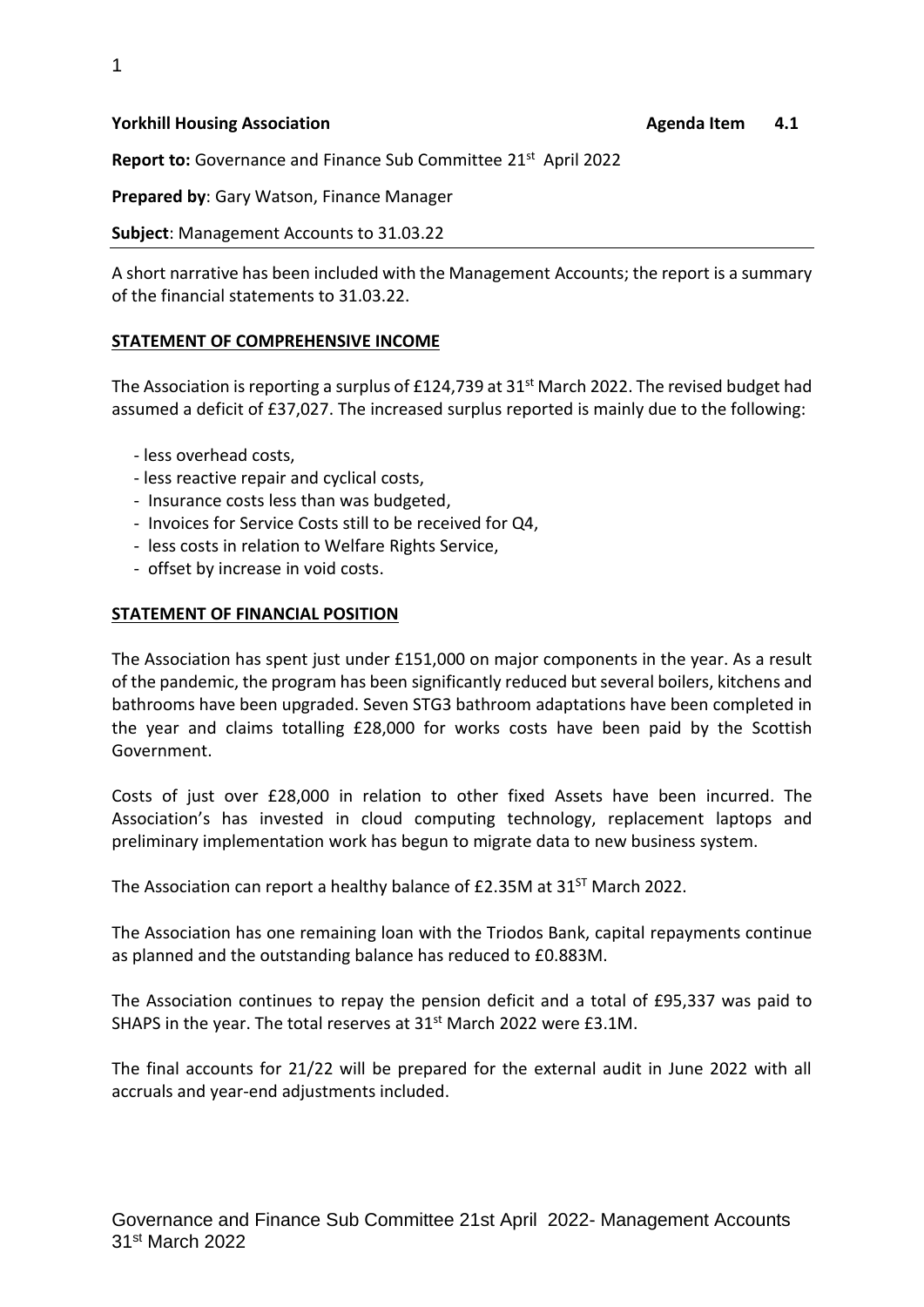## **Notes to Management Accounts:**

## **OVERHEADS**

**1. Rent, rates and Insurance - Budget £10,200 Actual £8,111 Difference £2,089**

Insurance costs have been less than was budgeted.

**2. Office Repairs and Supplies – Budget £5,100 Actual £3,284 Difference £1,816**

Less costs incurred in this area of the budget**.** 

**3. Postage and Stationery – Budget £13,000 Actual £17,361 Difference £-4,361**

Increased costs in this area relate to letterheads and postal charges.

**4. Computer Maintenance Costs- Budget £32,650 Actual £36,383 Difference £-3,733**

Increased costs relate to monthly services for new cloud back up and MO 365 upgrades.

## **5. Legal Costs General- Budget £3,050 Actual £864 Difference £2,186**

Limited spend in this area is reported. Legal advice only requred re Envirormental Information request.

## **6. Marketing and Tenant Participation Costs £5,900 Actual £307 Difference £5,593**

No newsletters were produced this year, however a calendar was sent to tenants in December21.

## **DIRECT COSTS**

**7. Property Insurance - Budget £55,000 Actual £43,538 Difference £11,462**

The budget was increased this year to reflect an expected increase in insurance costs however less costs incurred in this area.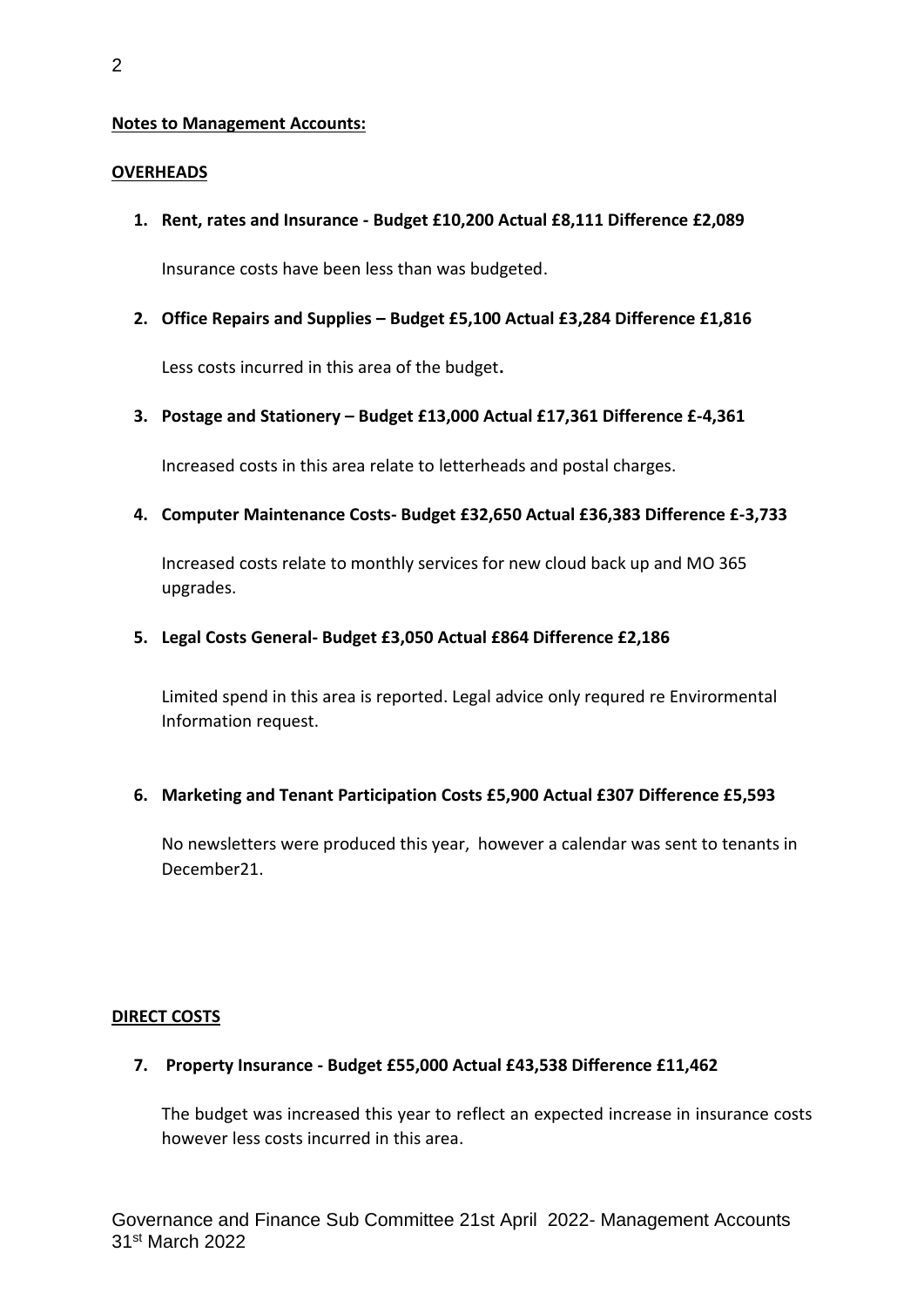# **8. Legal Fees/Factoring Legal Costs-Budget £5,066 Actual £1,590 Difference £3,476**

Less costs incurred in this area.

# **9. Reactive Repairs-Budget £123,00 Actual £85,537 Difference £37,463**

Less costs incurred in this area as reactive repairs program is reduced as a result of pandemic. Accruals will be completed for year end. Property services have contacted all contractors to request all year end invoices are submitted.

# **10. Cyclical Repairs Budget- £180,043 Actual £129,988 Difference £50,055**

Less costs incurred in this area. The smoke alarm program is due to be completed this financial year at a cost of £36,000. Costs of £13,000 incurred on detectors, property Services will report on final costs. Painting programs have been delayed resulting in underspend in this area.

## **11. Void Repairs Budget- £55,000 Actual £75,325 Difference £-20,325**

Increased costs in this area. Voids are higher than was expected with large expenditure in quarter 4. Property services will report.

## **12. Major Repairs – Budget 180,400 Actual £122,132 Difference £58,268**

Less costs incurred on stoneworks and general works. Final costs will be accrued for year end accounts.

# **13. Welfare Rights Service- Budget £20,000 Actual £14,355 Difference £5,645**

Less costs in this area. The Association has not been receiving Welfare Rights services since October 2021. However money advice services from Drumchapel Money Advice have continued as planned.

## **STATEMENT OF COMPREHENSIVE INCOME**

## **14. Voids- Budget £-15,907 Actual £-21,644 Difference £-5,747**

Void loss in higher than expected this financial year. Similar trend noted in previous quarters in 21/22. Year end adjustement for unlettable voids will be included for final accounts.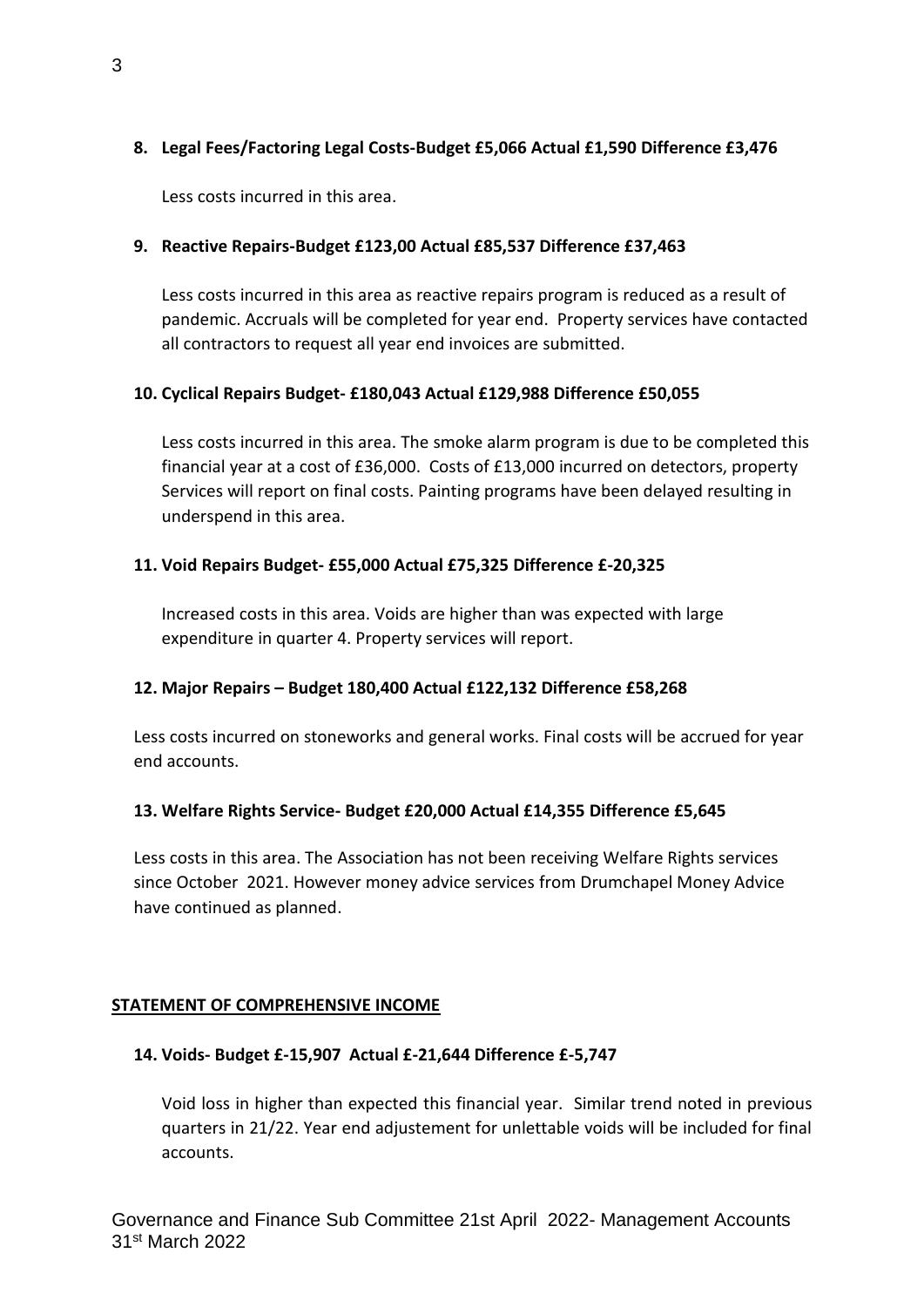## **15. Management Fees- Budget £76,200 Actual £47,240 Difference £-28,960**

The Factoring bills were issued in November 21. The remaining income from November21 to March 22 will be accrued at year end.

## **16. Other Income Budget -£0 Actual £6,071 Difference £6,071**

The association received a payment from our Insurance company in respect of the fire at 31 Old Dumbarton Road in December 2020. The payment included loss of rental income and rent for Decant accomodation.

## **17. Service Costs Budget- £97,431 Actual £80,037 Difference £17,394**

Service Costs are lower than was budgeted at this stage. Some invoices have yet to be received for final quarter including Close Cleaning contract.

## **18. Bad Debts- Budget £10,000 Actual £12,610 Difference £-2,610**

Bad debts more than was expected. Approved by committee in March 22 and processed by Housing Management.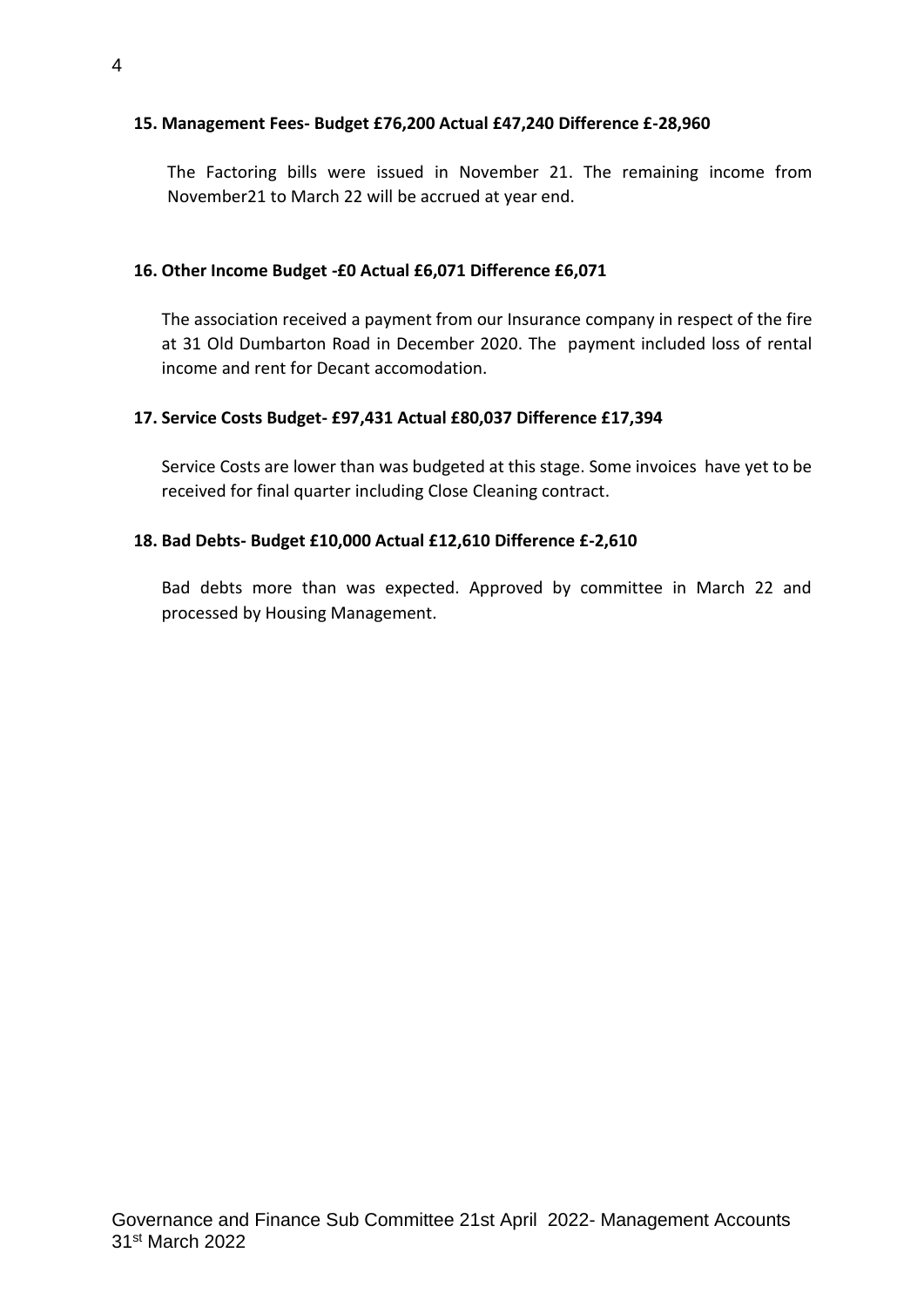## **YORKHILL HOUSING ASSOCIATION LIMITED MANAGEMENT ACCOUNTS 31ST MAR 2022**

|                                       | <b>BUDGET</b> |                  |             |             |                |           |
|---------------------------------------|---------------|------------------|-------------|-------------|----------------|-----------|
|                                       | <b>TO</b>     | <b>ACTUAL TO</b> | <b>DIFF</b> | <b>DIFF</b> | <b>Note</b>    | $21 - 22$ |
|                                       | 31.03.22      | 31.03.22         |             | %           |                |           |
| <b>Operating Costs</b>                |               |                  |             |             |                |           |
| <b>Employee Costs</b>                 | 775,189       | 764,943          | 10,246      | 1%          |                | 775,189   |
| <b>Overheads</b>                      |               |                  |             |             |                |           |
| Rent Rates & Insurance                | 10,200        | 8,111            | 2,089       | 20%         | $\mathbf{1}$   | 10,200    |
| Heating, Lighting, Cleaning           | 14,400        | 12,794           | 1,606       | 11%         |                | 14,400    |
| Telephones                            | 5,200         | 4,834            | 366         | 7%          |                | 5,200     |
| <b>Office Repairs &amp; Supplies</b>  | 5,100         | 3,284            | 1,816       | 36%         | $\overline{2}$ | 5,100     |
| <b>Recruitment Costs</b>              | 2,000         | 810              | 1,190       | 0%          |                | 2,000     |
| Travel                                | 1,100         | 75               | 1,025       | 93%         |                | 1,100     |
| Subscriptions                         | 49,939        | 47,714           | 2,225       | 4%          |                | 49,939    |
| Course & Conf Exp                     | 13,000        | 14,874           | $-1,874$    | $-14%$      |                | 13,000    |
| <b>Audit Fees</b>                     | 24,200        | 23,773           | 427         | 0%          |                | 24,200    |
| Postage, Stationery, Printing         | 13,000        | 17,361           | $-4,361$    | $-34%$      | 3              | 13,000    |
| <b>Computer Costs</b>                 | 32,650        | 36,383           | $-3,733$    | $-11%$      | 4              | 32,650    |
| <b>Bank Charges</b>                   | 6,250         | 4,665            | 1,585       | 25%         |                | 6,250     |
| Depreciation on fixtures and fittings | 35,400        | 35,400           | 0           | 0%          |                | 35,400    |
| <b>Depreciation Office Premises</b>   | 6,061         | 6,061            | 0           | 0%          |                | 6,061     |
| <b>Sundry Expenses</b>                | 11,594        | 9,292            | 2,302       | 20%         |                | 11,594    |
| Legal Expenses                        | 3,050         | 864              | 2,186       | 72%         | 5              | 3,050     |
| Marketing & Tenant Participation      |               |                  |             |             |                |           |
| Costs                                 | 5,900         | 307              | 5,593       | 95%         | 6              | 5,900     |
|                                       | 239,044       | 226,602          | 12,442      |             |                |           |
| <b>Total Admin Costs.</b>             | 1,014,233     | 991,545          | 22,688      |             |                | 1,014,233 |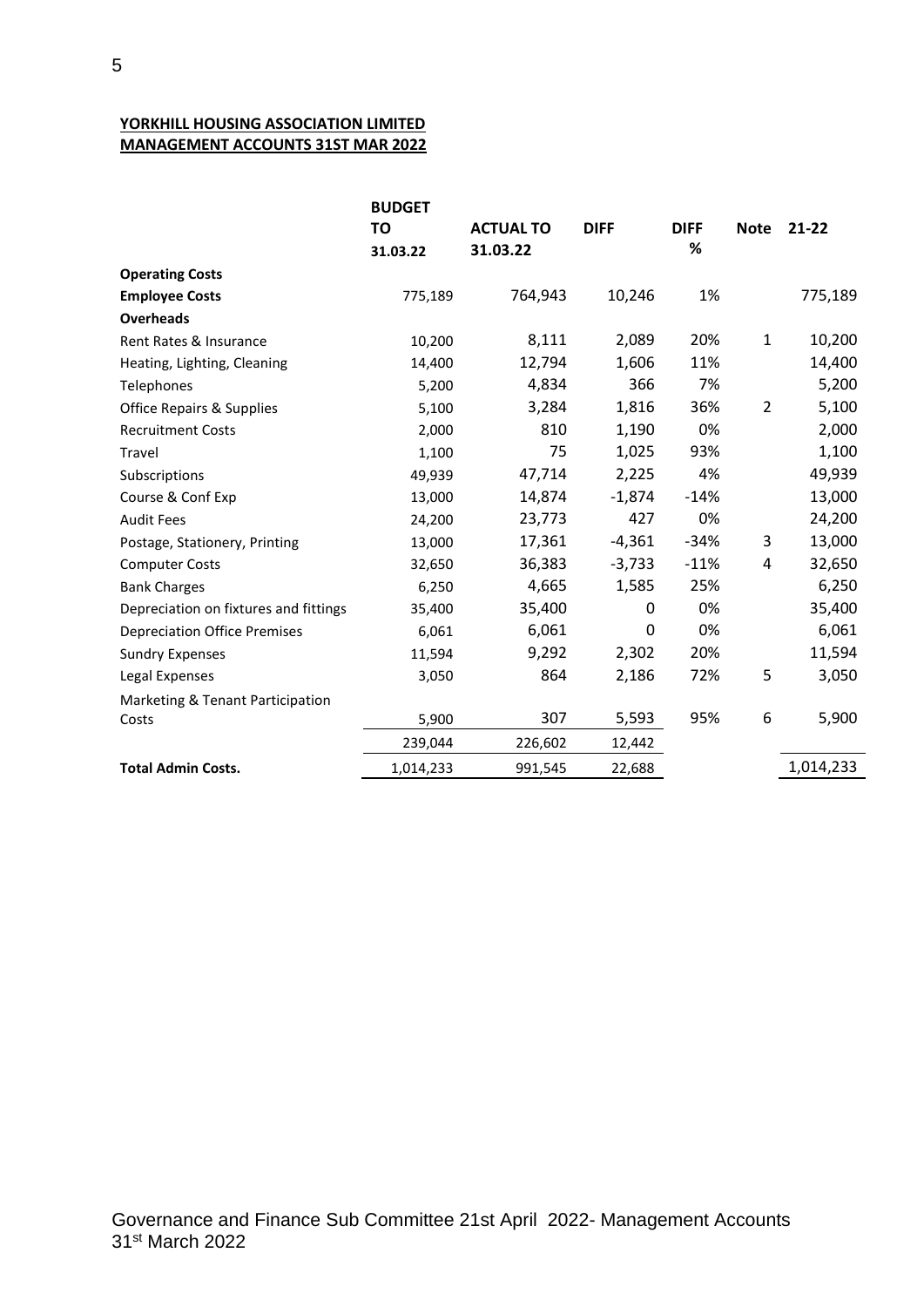# **YORKHILL HOUSING ASSOCIATION LIMITED MANAGEMENT ACCOUNTS 31ST MAR 2022 Note 21-22**

| <b>Direct Costs</b>             |           |           |           |        |    |         |
|---------------------------------|-----------|-----------|-----------|--------|----|---------|
| Property Insurance              | 55,000    | 43,538    | 11,462    | 21%    | 7  | 55,000  |
| Legal fees-Rents                | 1,000     | 0         | 1,000     | 100%   | 8  | 1,000   |
| <b>Council tax Vacant Flats</b> | 615       | 0         | 615       | 100%   |    | 615     |
| <b>Other Factoring Costs</b>    | 1,591     | 904       | 687       | 43%    |    | 1,591   |
| Legal fees - Factoring          | 4,066     | 1,590     | 2,476     | 61%    | 8  | 4,066   |
| <b>Factoring Write Offs</b>     | 300       | 0         | 300       | 0%     |    | 300     |
| <b>Reactive Repairs</b>         | 123,000   | 85,537    | 37,463    | 30%    | 9  | 123,000 |
| <b>Cyclical Repairs</b>         | 180,043   | 129,988   | 50,055    | 28%    | 10 | 180,043 |
| Void Reactive\Major Repairs     | 55,000    | 75,325    | $-20,325$ | $-37%$ | 11 | 55,000  |
| <b>Major Repairs</b>            | 180,400   | 122,132   | 58,268    | 32%    | 12 | 180,400 |
| Legal Fees - Gas Servicing      | 1,070     | 0         | 1,070     | 100%   |    | 1,070   |
| Key Purchase                    | 300       | 103       | 197       | 66%    |    | 300     |
| <b>Welfare Rights</b>           | 20,000    | 14,355    | 5,645     | 28%    | 13 | 20,000  |
| Consultancy fees                | 15,000    | 9,962     | 5,038     | 34%    |    | 15,000  |
|                                 | 637,385   | 483,434   | 153,951   |        |    |         |
| <b>Total Operating Costs</b>    | 1,651,618 | 1,474,979 | 176,639   |        |    | 637,385 |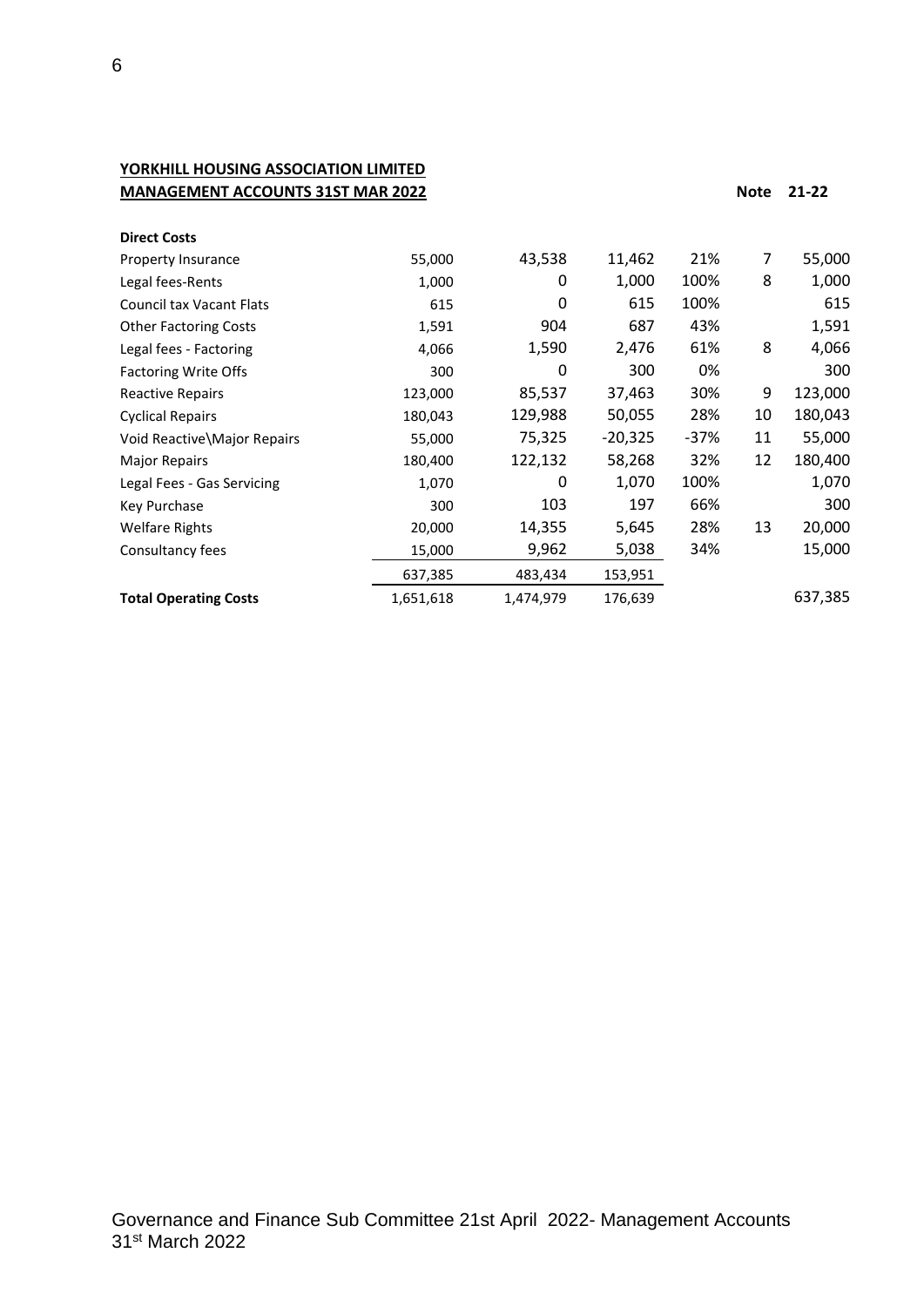# **YORKHILL HOUSING ASSOCIATION STATEMENT OF COMPREHENSIVE INCOME 31/03/2022**

|                                   | <b>BUDGET</b> |                  |                 |                 |             |             |
|-----------------------------------|---------------|------------------|-----------------|-----------------|-------------|-------------|
|                                   | TO            | <b>ACTUAL TO</b> | <b>VARIANCE</b> | <b>VARIANCE</b> | <b>NOTE</b> | <b>YEAR</b> |
|                                   | 31.03.22      | 31.03.22         |                 | %               |             |             |
| Rents Receivable                  | 1,773,937     | 1,773,419        | $-518$          | 0%              |             | 1,773,937   |
| Service Income                    | 97,431        | 97,691           | 260             | 0%              |             | 97,431      |
| Rent Overnewton St. Office        | 12,340        | 12,340           | 0               | 0%              |             | 12,340      |
|                                   | 1,883,707     | 1,883,450        | $-257$          |                 |             | 1,883,708   |
| Voids -                           | $-15,078$     | $-19,745$        | $-4,667$        | 31%             | 14          | $-15,078$   |
| Voids - Services                  | $-828$        | $-1,919$         | $-1,091$        | 132%            | 14          | $-828$      |
|                                   | 1,867,801     | 1,861,786        | $-6,015$        |                 |             | 1,867,802   |
| Amortisation of HAG               | 285,864       | 285,864          | 0               |                 |             | 285,864     |
| <b>Management Fees</b>            | 76,200        | 47,240           | $-28,960$       | $-38%$          | 15          | 76,200      |
| Admin fee - Major Repairs         | 2,000         | 3,942            | 1,942           | 97%             |             | 2,000       |
| Admin fee - Processing Sales      | 4,000         | 4,475            | 475             | 12%             |             | 4,000       |
| Admin fee - fire alarm Testing    | 2,280         | 887              | $-1,393$        | $-61%$          |             | 2,280       |
| Admin fee - Insurance             | 2,500         | 0                | $-2,500$        | $-100%$         |             | 2,500       |
| <b>Maintenance Allowances</b>     | 2,500         | 2,835            | 335             |                 |             | 2,500       |
| Other Income                      | 0             | 6,071            | 6,071           |                 | 16          | 0           |
| <b>Total Income</b>               | 2,243,145     | 2,213,100        | $-30,045$       |                 |             | 2,243,146   |
|                                   |               |                  |                 |                 |             |             |
| <b>Less: Operating Costs</b>      | 1,651,618     | 1,474,979        | 176,639         | 11%             |             | 1,651,618   |
| Service Costs - General Lettings  | 97,431        | 80,037           | 17,394          | 18%             | 17          | 97,431      |
| <b>Bad Debts</b>                  | 10,000        | 12,610           | $-2,610$        |                 | 18          | 10,000      |
| Depcn. HLB                        | 494,147       | 494,147          | 0               | 0%              |             | 494,147     |
|                                   |               |                  |                 |                 |             |             |
| <b>Total Expenditure</b>          | 2,253,196     | 2,061,773        | 191,423         |                 |             | 2,253,196   |
| <b>Operating Surplus/Deficit</b>  | $-10,051$     | 151,327          | 161,378         |                 |             | $-10,050$   |
| Loss/Gain on Sale of Fixed Assets | 0             | 0                | 0               |                 |             | 0           |
| Interest on investments           | 2,200         | 2,578            | 378             | 0%              |             | 2,200       |
| Interest payable                  | $-29,177$     | $-29,166$        | 11              | 0%              |             | $-29,177$   |
| <b>Surplus/Deficit</b>            | $-37,027$     | 124,739          | 161,767         |                 |             | $-37,027$   |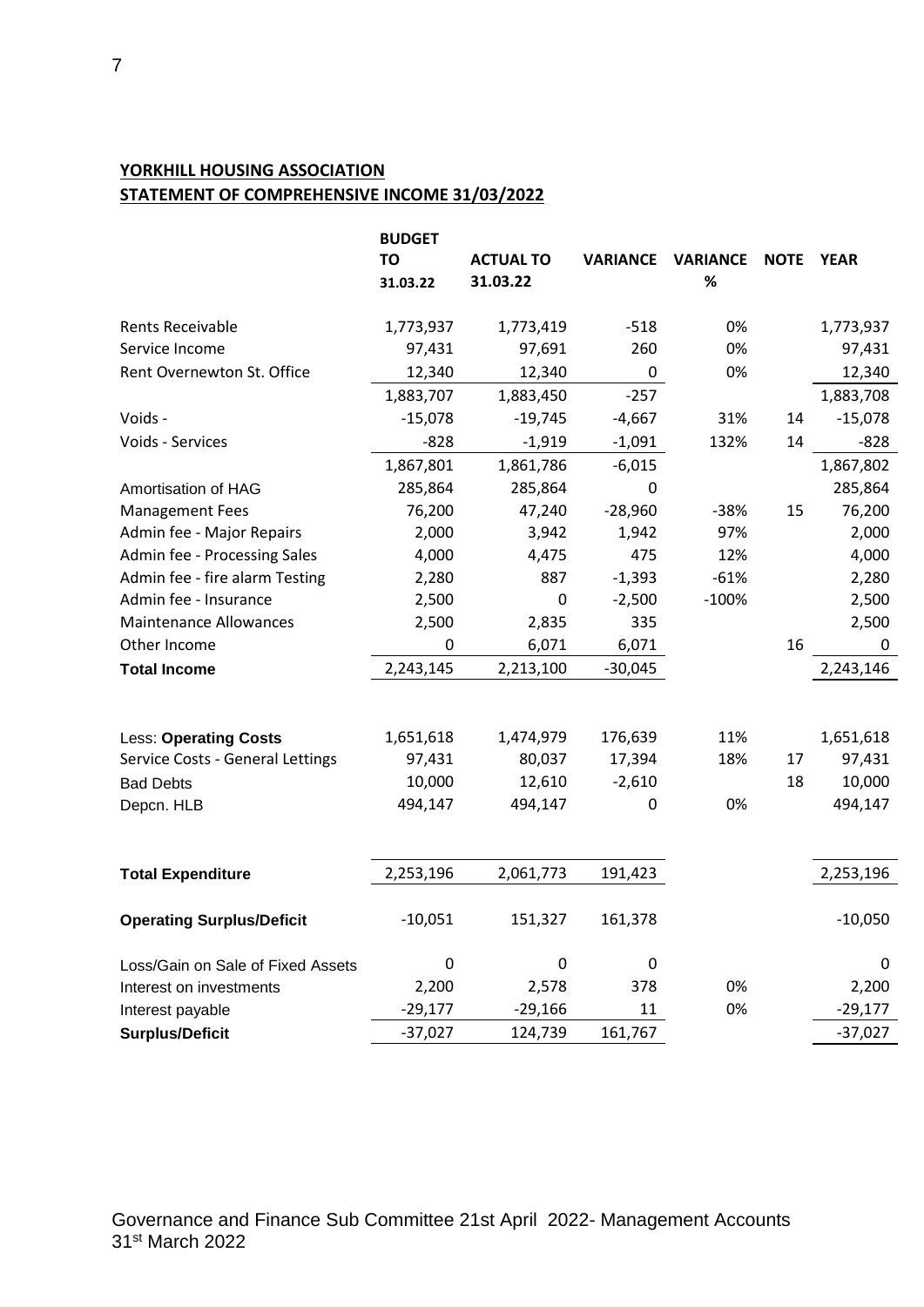## **YORKHILL HOUSING ASSOCIATION STATEMENT OF FINANCIAL POSITION AS AT 31/03/2022**

|                                              | 2020/21   | 31/03/22  | 2021/22       |
|----------------------------------------------|-----------|-----------|---------------|
|                                              |           |           | <b>BUDGET</b> |
| <b>TANGIBLE FIXED ASSETS</b>                 |           |           |               |
| Housing properties                           | 7,220,876 | 6,877,689 | 7,132,480     |
| <b>Other Fixed Assets</b>                    | 408,640   | 395,464   | 457,180       |
|                                              | 7,629,516 | 7,273,153 | 7,589,660     |
| <b>CURRENT ASSETS</b>                        |           |           |               |
| Debtors                                      | 250,944   | 186,094   | 259,252       |
| Cash at bank and in hand                     | 2,293,256 | 2,352,248 | 1,821,082     |
|                                              | 2,544,200 | 2,538,342 | 2,080,334     |
| <b>CREDITORS</b>                             |           |           |               |
| Amounts falling due within one year          | 1,148,131 | 1,063,681 | 1,112,610     |
| <b>NET CURRENT ASSETS</b>                    | 1,396,069 | 1,474,661 | 967,724       |
|                                              |           |           |               |
| <b>TOTAL ASSETS LESS CURRENT LIABILITIES</b> | 9,025,585 | 8,747,814 | 8,557,384     |
| <b>CREDITORS</b>                             |           |           |               |
| Amounts falling due after more than one year | 5,688,521 | 5,381,021 | 5,352,683     |
| <b>SHAPS DB Liability</b>                    | 360,000   | 264,993   | 264,663       |
| <b>NET ASSETS</b>                            | 2,977,064 | 3,101,800 | 2,940,037     |
| <b>CAPITAL AND RESERVES</b>                  |           |           |               |
| Called up share capital                      | 115       | 106       | 110           |
| Revenue reserves                             | 2,976,949 | 3,101,694 | 2,939,927     |
|                                              | 2,977,064 | 3,101,800 | 2,940,037     |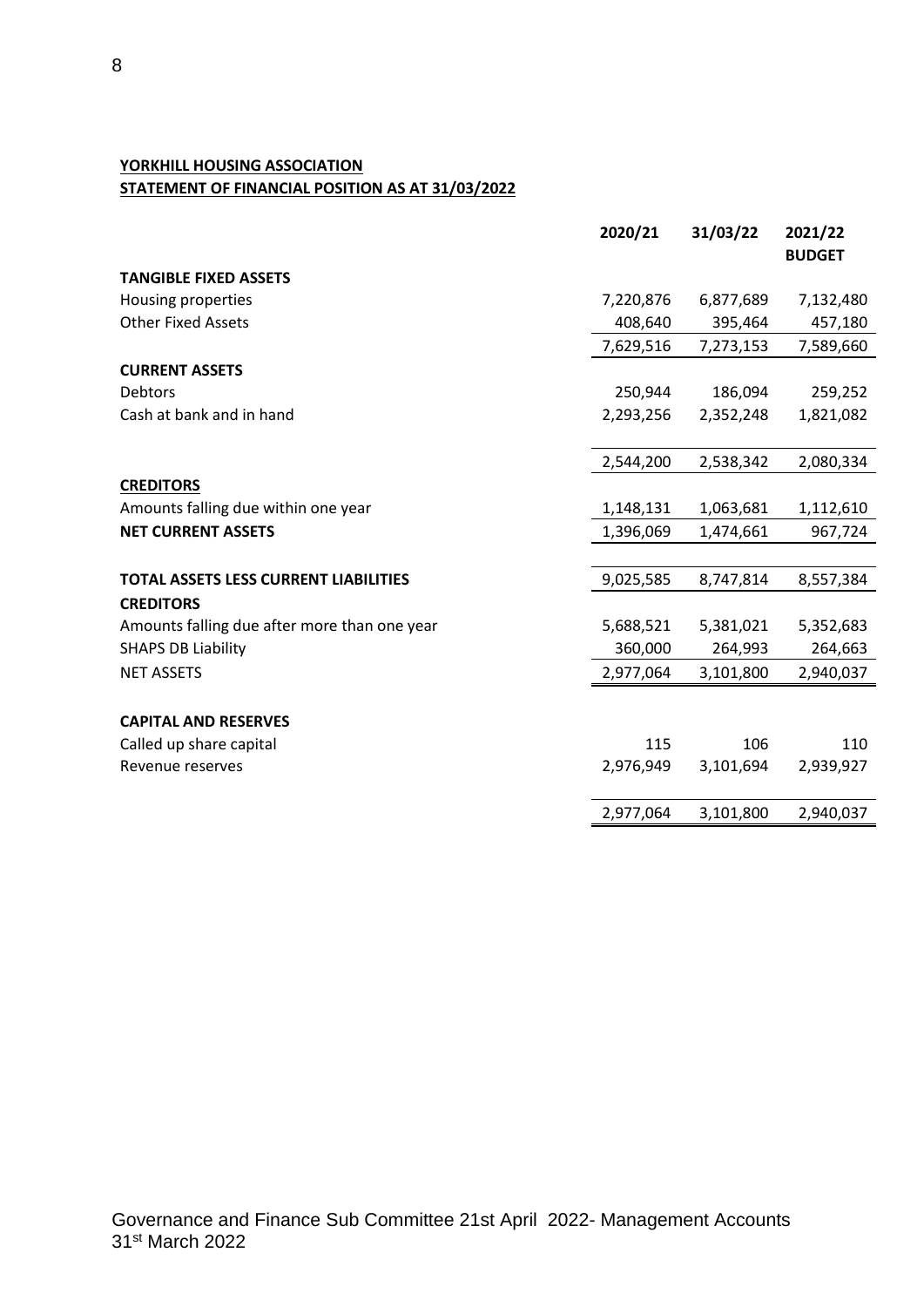# **YORKHILL HOUSING ASSOCIATION STATEMENT OF CASH FLOW AS AT 31/03/2022**

|                                                         | 2020/21      | 31.03.2022   | 2021/22      |
|---------------------------------------------------------|--------------|--------------|--------------|
| <b>Operating Surplus</b>                                | 292,125.0    | 151,327      | (10,050.5)   |
| Depcn & Amort                                           | 199,695.0    | 249,744      | 249,743.0    |
| Inc/(Dec) in payables                                   | (114, 529.0) | $-84,450$    | (35,521.0)   |
| (Inc)/Dec in receivables                                | (9,067.0)    | 64,850.0     | (8,307.7)    |
| Net Cash from Operating Activities                      | 368,224      | 381,471      | 195,863.8    |
| <b>Interest Received</b>                                | 5,683.0      | 2,578        | 2,200.0      |
| <b>Interest Paid</b>                                    | (30, 738.0)  | (29, 166.0)  | (29, 177.0)  |
| Return on Investment                                    | $-25,055$    | $-26,588$    | (26, 977.0)  |
| Capital Expenditure & Financial Investment              |              |              |              |
| Construction or acquisition of Housing properties       |              |              |              |
| <b>Improvement of Housing</b>                           | (89, 836.0)  | (150, 960.0) | (405, 751.3) |
| Construction or acquisition of other Non-Current Assets | (36, 448.0)  | (28, 285.0)  | (90,000.0)   |
| Sale of Social Housing Properties                       | 0            | 0            | 0.0          |
| Grants (Repaid) / Received                              | 0            | 0            | 0.0          |
| <b>CAPITAL EXPENDITURE AND FINANCIAL INVESTMENT</b>     | $-126,284$   | $-179,245$   | (495, 751.3) |
| <b>NET CASH BEFORE FINANCING</b>                        | 216,885      | 175,638      | (326, 864.5) |
| Financing                                               | 0.0          | 0            | 0.0          |
| Equity drawdown                                         | 0.0          | -9           | 0.0          |
| Debt drawndown                                          | 0.0          | 0            | 0.0          |
| Debt repayment                                          | (135, 222.0) | (116, 637.0) | (145, 311.0) |
| Reserves Ajd re Auditors Journals                       |              | 0.0          | 0.0          |
| <b>NET CASH FROM FINANCING</b>                          | $-135,222$   | $-116,646$   | (472, 175.5) |
|                                                         |              |              |              |
| <b>INCREASE / (DECREASE) IN NET CASH</b>                | 81,663       | 58,992       | (799,040.0)  |
| Cash Balance                                            |              |              |              |
| <b>Balance Brought Forward</b>                          | 2,211,593.0  | 2,293,256    | 2,293,256.0  |
| Increase / (Decrease) in Net Cash                       | 81,663.0     | 58,992       | (472, 175.5) |
| <b>CLOSING BALANCE</b>                                  | 2,293,256    | 2,352,248    | 1,821,080.5  |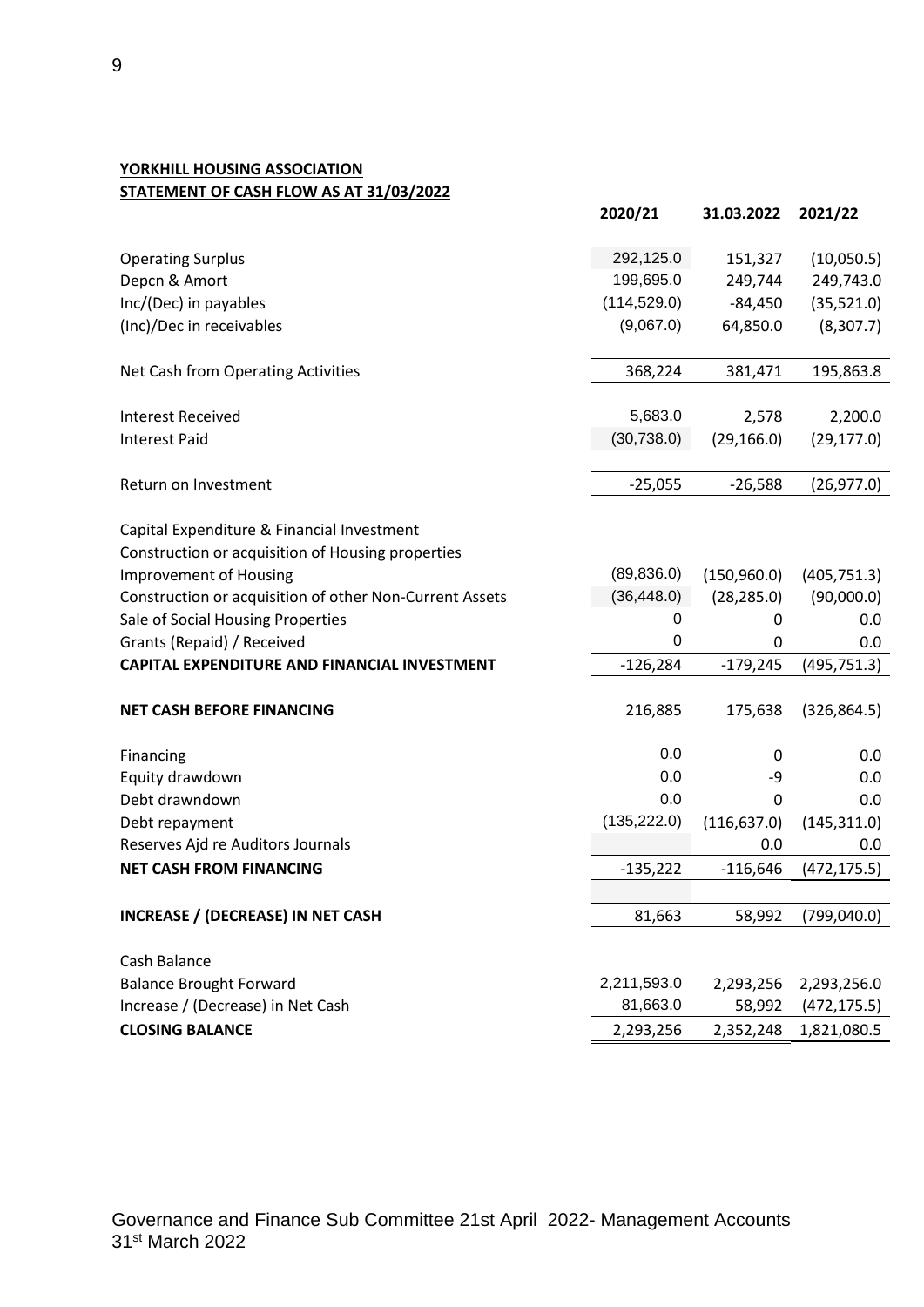#### **ADDITION NOTES:**

#### **TREASURY MANAGEMENT UPDATE AS AT 31/03/2022**

The Association has now one loan facility with the Triodos bank for £1.3M. The loan have been drawn down in full and a capital repayment schedule is in place. The amount outstanding as of 31 March 2022 Triodos was £883,656.

Total capital repayments of £49,974 have been made in the year towards the loan balances as at 31 March 2022.

The Association has received interest of £2,578 in the year.

| BANK BALANCES AS AT 31/03/2022          |           | <b>Notes</b>                    |
|-----------------------------------------|-----------|---------------------------------|
|                                         | £         |                                 |
| <b>Bank of Scotland Current Account</b> | 417,624   |                                 |
|                                         |           | 0.01% per annum on account      |
| <b>Bank of Scotland HOBS</b>            | 681,346   | balance                         |
|                                         |           | 0.35% 1-year term deposit fixed |
| Santander                               |           | 219,073 until 14/06/2022        |
|                                         |           | 0.30% 1-year term deposit fixed |
| Nationwide                              | 513,127   | until 23/02/2023                |
|                                         |           | 0.05% 1-year term deposit fixed |
| <b>Bank of Scotland</b>                 | 520,878   | until 12/05/2022                |
| Petty Cash                              | 200       |                                 |
|                                         | 2,352,248 |                                 |
|                                         |           |                                 |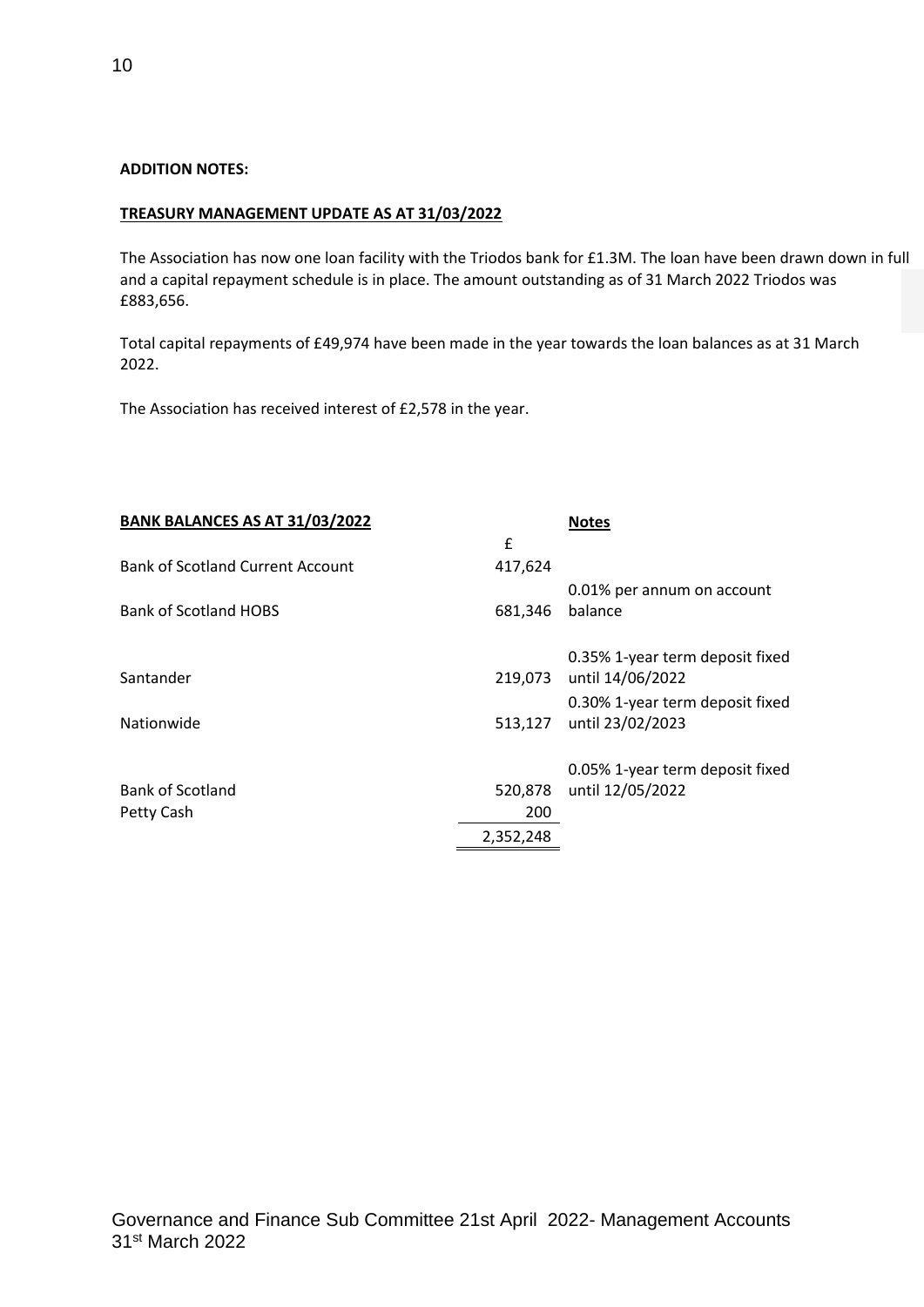#### **DEBTOR ANALYSIS**

| <b>Factoring Arrears</b>           | 17,929    |
|------------------------------------|-----------|
| <b>Rent Arrears</b>                | 154,368   |
| <b>Prepayments and Accruals</b>    | 41,648    |
| <b>Tenant Recharges</b>            | 12,433    |
| <b>Insurance Claims</b>            | 20,885    |
| <b>Parking Permits</b>             | 2,750     |
| <b>Overnewton Community Centre</b> | 19,696    |
| <b>Prov for Bad Debts</b>          | $-83,615$ |
|                                    | 186,094   |

# **CREDITOR ANALYSIS (amounts due within one year)**

| Purchase Ledger                | 93,381    |
|--------------------------------|-----------|
| <b>Sundry Creditors</b>        | 100,671   |
| <b>Rent Prepayments</b>        | 77,000    |
| <b>Factoring Prepayments</b>   | 90,000    |
| Overnewton Resident Fund       |           |
| <b>Furniture and Equipment</b> | 87,551    |
| Overnewton Resident Fund       | 6,400     |
| Glasgow City Council Right to  |           |
| <b>Buy Refund</b>              | 274,402   |
|                                | 729,405   |
| Loans due within 1 year        | 48,412    |
| Deferred Grant within 1 year   | 285,864   |
|                                | 1,063,681 |

#### **CREDITOR ANALYSIS (amounts due after one year)**

| <b>Deferred Capital Grants</b> | 4,545,776 |
|--------------------------------|-----------|
| <b>SHAPS deficit</b>           | 264.994   |
|                                | 5,646,014 |